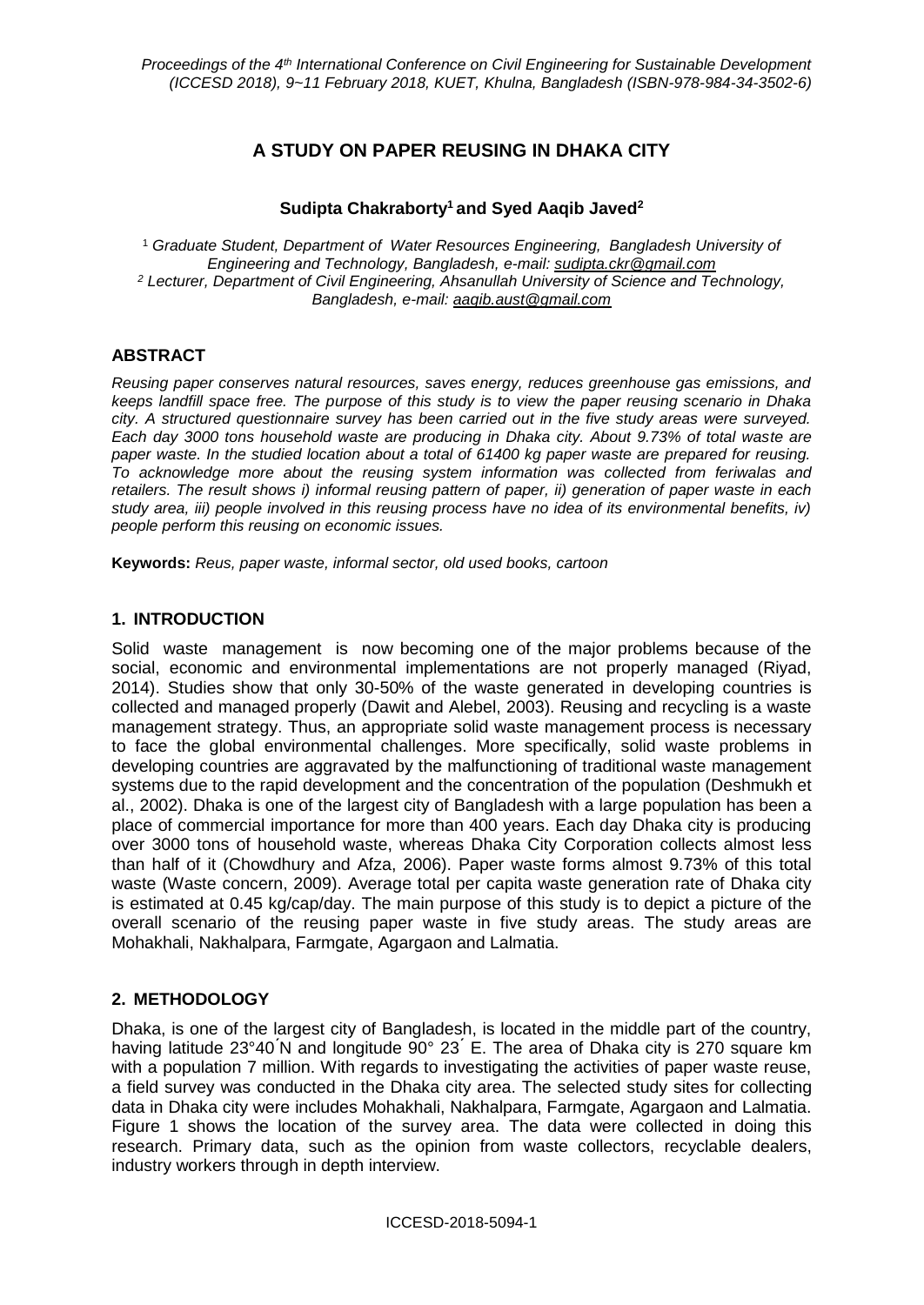

Figure 1: Location of the sites (Google map)

## **3. REUSE AND RECYCLING TRADE CHAIN IN DHAKA CITY**

Private sectors are responsible for reusing and recycling of solid waste in Dhaka city. The waste collectors from private sectors are playing a vital role in collection of recyclables as a main source of income. They are known as tokais and are visible in every community of the city and come from nearby slums and squatter settlements. It is estimated that at present 6500 tokais are working in Dhaka city area. Feriwallas are the buyers of separated recyclable items stored for selling at the primary source. This study reveals that there are around 3600 feriwallas involved in the chain of recycling network of Dhaka. The small recyclable dealers (SRDs) purchase waste materials from tokais and feriwallas in exchange of money. All types of waste from tokais and fer-iwallas and sell the recovered materials to medium recyclable dealers (MRDs). The MRDs usually deals with more than two kinds of specific wastes and passes these recyclable to the large recyclable dealers (LRDs) that essentially specialize in specific wastes. They clean and sell the recovered materials to industries both in the formal and the private sectors. Table 1 shows the average waste collected per day by different collectors.

| <b>Collectors</b>      | Average quantity collected per day (kg) |
|------------------------|-----------------------------------------|
| <b>Wastebin Tokais</b> | 30                                      |
| Feriwallas             | 50                                      |
| Vangari Shops          | 200                                     |
| Wholesale shops        | 500                                     |

Table 1: Average waste collected per day by different collectors

From the field survey in the selected location it was found that the major reusable materials were different types of cartoons, books, papers etc. The average number of vangari and wholesale shops for Mohakhali is 60, Nakhalpara is 30, Farmgate is 65, Agargaon is 45 and Lalmatia is 50.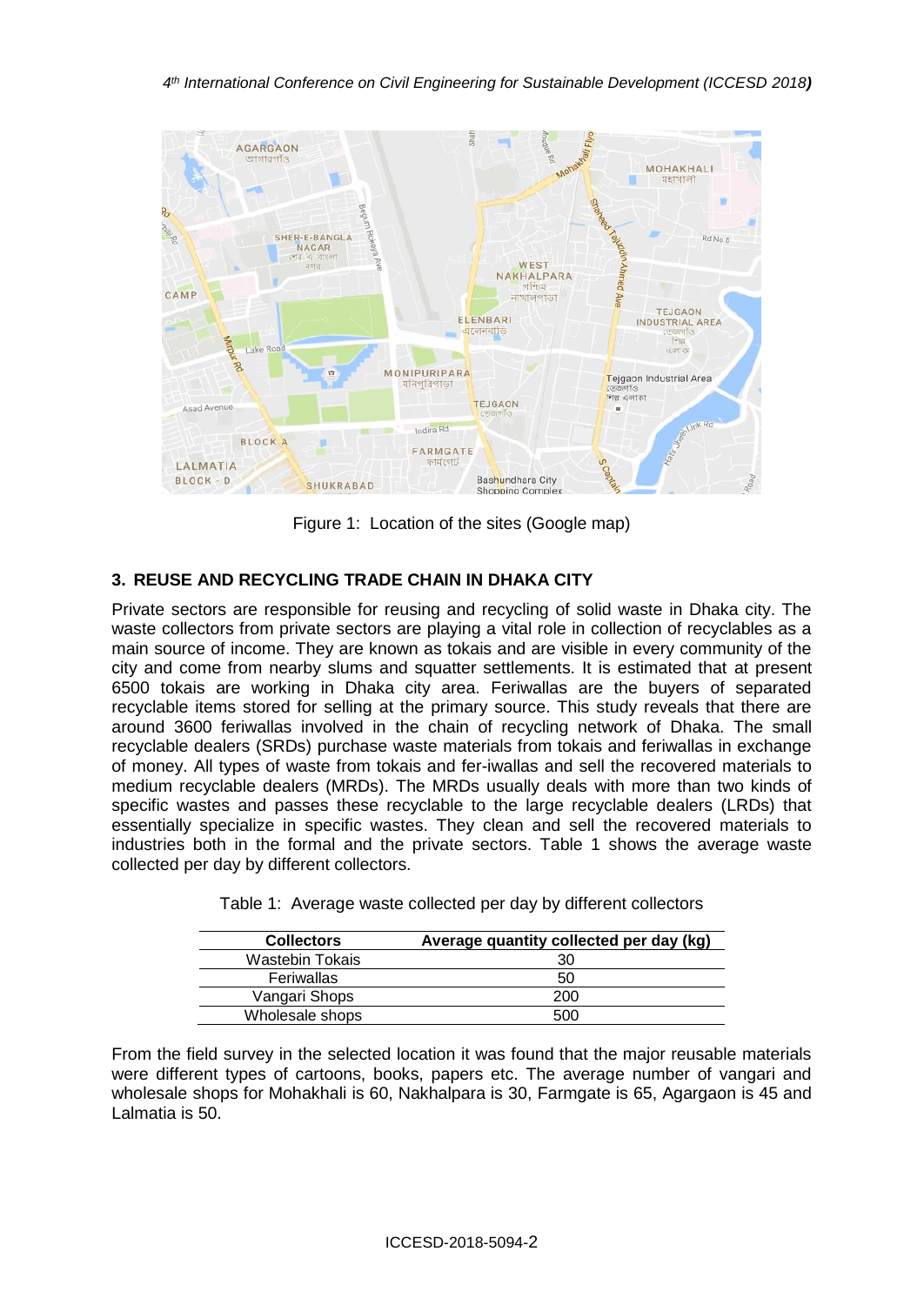### *3.1* **Cartoons**

Different types of cartoons are seen for reusing. Table 2 represents the total amount of cartoon collected per day and their buying and selling price. They used to buy cartons about @Tk 15 per kg and sale @ Tk 18 per kg. The activities had been continuing smoothly under a systematic chain which gradually increased the reuse of the materials and hence reduced the total waste generation.

Table 2: Total amount of cartoon collected per day and their buying and selling price

| Locations  | Average number of vangari<br>and wholesale shops | <b>Total amount collected</b><br>(kg/d) | <b>Buving</b><br>price<br>(Tk/d) | <b>Selling</b><br>price<br>(TK/d) |
|------------|--------------------------------------------------|-----------------------------------------|----------------------------------|-----------------------------------|
| Mohakhali  | 60                                               | 12000                                   | 180000                           | 216000                            |
| Nakhalpara | 30                                               | 3200                                    | 38400                            | 57600                             |
| Farmgate   | 65                                               | 13000                                   | 195000                           | 234000                            |
| Agargaon   | 45                                               | 4600                                    | 69000                            | 82800                             |
| Lalmatia   | 50                                               | 8000                                    | 120000                           | 144000                            |
| Total      | 205                                              | 40800                                   |                                  |                                   |

### *3.2* **Old Books**

Most of the old books were found in close proximity to Railway market area and foothapth. Table 3 represents the total amount of old books collected per day and their buying and selling price. They used to buy books about @Tk 30 per kg and sale @ Tk 40 per kg. The activities had been continuing smoothly under a systematic chain which gradually increased the reuse of the materials and hence reduced the total waste generation. Figure 2 depicts the scenario of the old books selling shops.

Table 3: Total amount of old books collected per day and their buying and selling price

| Locations  | Average number of vangari<br>and wholesale shops | <b>Total waste collected</b><br>(kg/d) | <b>Buying</b><br>price<br>(Tk/d) | <b>Selling</b><br>price<br>(TK/d) |
|------------|--------------------------------------------------|----------------------------------------|----------------------------------|-----------------------------------|
| Mohakhali  | 45                                               | 6000                                   | 180000                           | 240000                            |
| Nakhalpara | 25                                               | 1200                                   | 36000                            | 48000                             |
| Farmgate   | 75                                               | 9000                                   | 270000                           | 360000                            |
| Agargaon   | 20                                               | 1000                                   | 30000                            | 40000                             |
| Lalmatia   | 40                                               | 3400                                   | 102000                           | 136000                            |
| Total      | 205                                              | 20600                                  |                                  |                                   |



Figure 2: Scenario of the old book shops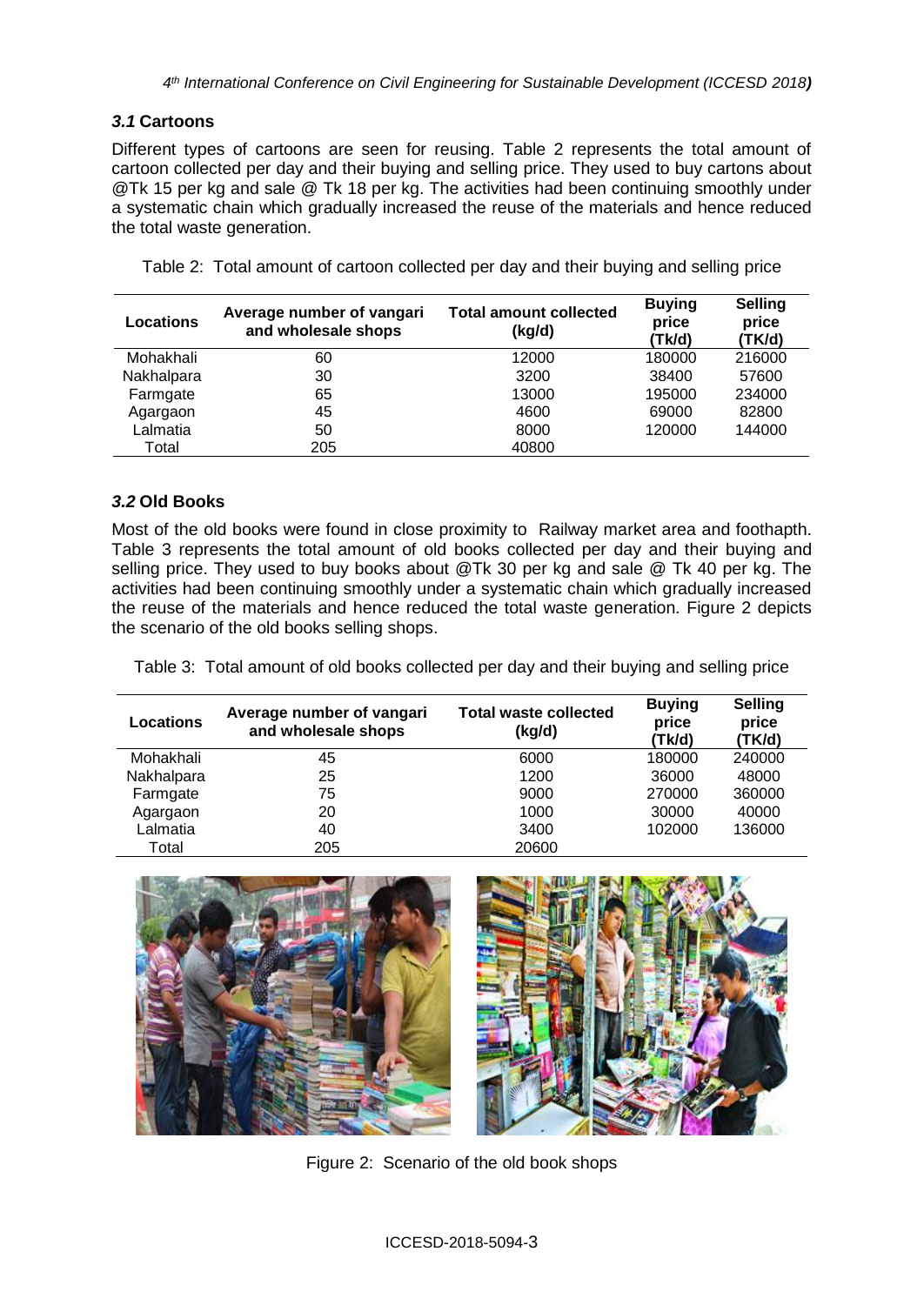#### *3.3 Paper Reuses*

Paper packets have been used traditionally by all the shop keepers to sell consumer goods. These packets were made of new papers or used papers (including newspaper, books and used office paper) by informal cottage industries. Used papers were collected directly from the community in residential areas and offices. The total number of different sizes of paper packets per kg for the selected five locations was given in Table 4. The number of packets varied widely according to their size. The price of the packet was not assigned according to the sizes, but to the weights. The price of different sized paper packets were approximately Tk 40-60 per kg.

|  | Table 4: Different sizes of packets made of waste paper |  |  |  |
|--|---------------------------------------------------------|--|--|--|
|--|---------------------------------------------------------|--|--|--|

|          | Different sizes of packets Number of packets per kg |
|----------|-----------------------------------------------------|
| Tiny     | 17000                                               |
| Small 1  | 13500                                               |
| Small 2  | 1100                                                |
| Medium 1 | 8300                                                |
| Medium 2 | 5550                                                |

#### **4. CONCLUSIONS**

In Bangladesh, Solid waste generation scenario in urban area has changed due to population growth, urbanization and ignorance. Municipal waste management services are unable to cope with over-burden Solid waste generation and its management facility due to lack of manpower, insufficient materials and support. Among the different types of solid waste, 30% of all municipal waste covers residential, household and industrial waste. The solid waste production rate has increased where it may reach 0.49 kg/person/day to 0.6kg waste by 2025. Therefore a proper management is needed. Reusing of paper is not a new term in this modern technology. In case of Bangladesh reusing of paper, or anything is not well developed like other countries. But with the time being it is improving day by day. Reusing of paper plays an important part in environmental benefits. It reduces the production of solid wastes. A total of solid paper waste 61400 kg per day from 5 locations in Dhaka city is reusing. It indicates the reusing of paper waste. Another important part is that many families are depended in this reusing process. They take it as their career. Therefore unemployed persons are reducing. Details research should be carried out. New technologies should be bring. Paper collection process should be improved. Separated bin can be established. Traing to the collector can also be carried out. They should understand the importance of what they are doing.

#### **ACKNOWLEDGEMENTS**

The support provided by waste collectors, recyclable dealers, industry workers in this study is very much appreciated.

### **REFERENCES**

Chowdhury, A.T and Afza, R.S. (2006). Waste management in Dhaka city-a theoretical marketing model. *BRAC University Journal, 2*, 101-111.

- Dawit, W. and Alebel, B. (2003). "Improvement of solid waste management in Addis Ababa." A participatory Approach (Draft). Addis Ababa. Ethiopia.
- Deshmukh, S., Gupta, R., Agrawal, V.S. (2002). *Improving the solid waste management by developing the people's perception – a case study*. Interna- tional Waste Management Biennial Congress & Exhibition. Durban.